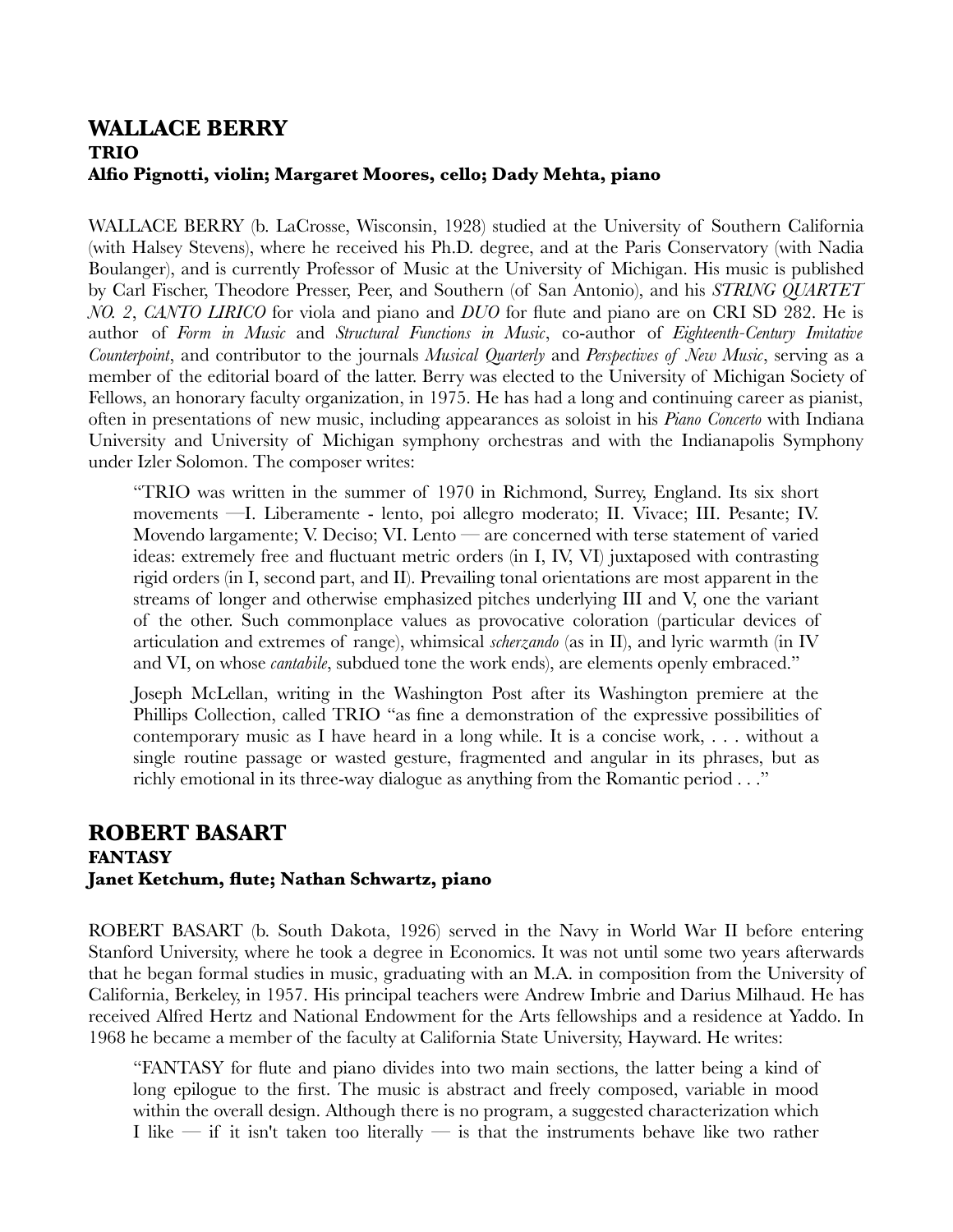unpredictable individuals who are usually stimulated by one another's company, but are sometimes thoughtful and reflective, or even silent for awhile. The piece was written in Paris and Berkeley, completed in 1963."

## **FREDERIC GOOSSEN CLAUSULAE TEMPLE MUSIC Steinerius Duo (Myron Kartman, violin; William Henderson, piano)**

FREDERIC GOOSSEN (b. St. Cloud, Minnesota, 1927) was educated at the University of Minnesota (Ph.D. 1954) and studied privately with Arthur Shepherd and Melville Smith. Since 1958, he has been a faculty member of the University of Alabama, where he became Professor of Music.

Goossen's catalog includes some 75 works in every medium except opera. They have been performed extensively throughout the United States, in Canada, Europe (East and West), and in Israel. He has received commissions from several American orchestras, and from schools, colleges, and musical organizations in various parts of the country. He lives in Tuscaloosa, Alabama. The composer writes:

"Both CLAUSULAE and TEMPLE MUSIC were written for the Steinerius Duo, who perform the works on this recording. CLAUSULAE, written in 1971, is a suite of seven brief pieces separated by definite breaks, or cadences, thus the title, which has no medieval significance. The movements are: Deliberato, Allegro vivo, Allegro, Andante, Allegro vivo e feroce, Andante, and Adagio. TEMPLE MUSIC, written in 1972 for the dedication of Temple Emanu-el in Tuscaloosa, Alabama, is a large work in three movements with the scope, if not the form, of a sonata. The slow second movement is brief, and serves as an introduction to the final fugue. The plan of TEMPLE MUSIC is modelled on that of Beethoven's *Piano Sonata, Op. 53*. The movements are titled Allegro non troppo, Moderato, and Pesante — Fugue: Allegro risoluto.

"The two works, though chromatic and dissonant in their essentially contrapuntal textures, are tonal. This is most noticeable in TEMPLE MUSIC, which employs a form of progressive tonality moving from the B-flat of the first movement through the F-centered slow movement to the fugue, which in turn progresses from D to G at the end.

"Throughout CLAUSULAE and TEMPLE MUSIC, a careful balance between the contributions of the two instruments is maintained. The works are, in the strictest possible sense, compositions for a duo."

ALFIO PIGNOTTI has served as concertmaster of the New Orleans Philharmonic, the San Antonio Symphony, and the Chicago Little Symphony, and is presently (1977) Professor of Music at Eastern Michigan University. MARGARET MOORES is a former member of the Cincinnati Symphony Orchestra, and has performed as soloist with the Chicago and Florida Symphonies. DADY MEHTA has made numerous concert tours throughout Europe and the United States, and has been acclaimed for his interpretations of the classics as well as contemporary works by Copland, Sessions, Piston, and Ives, among others.

JANET KETCHUM LAWRENCE, who studied flute with Murray Panitz at Curtis Institute, has given recitals throughout the United States and appeared as soloist with the Philadelphia Orchestra. She is a member of the San Francisco Contemporary Music Players and the San Francisco Ballet Company. NATHAN SCHWARTZ is a member of the Francesco Trio (a recent Naumburg Award winner) and